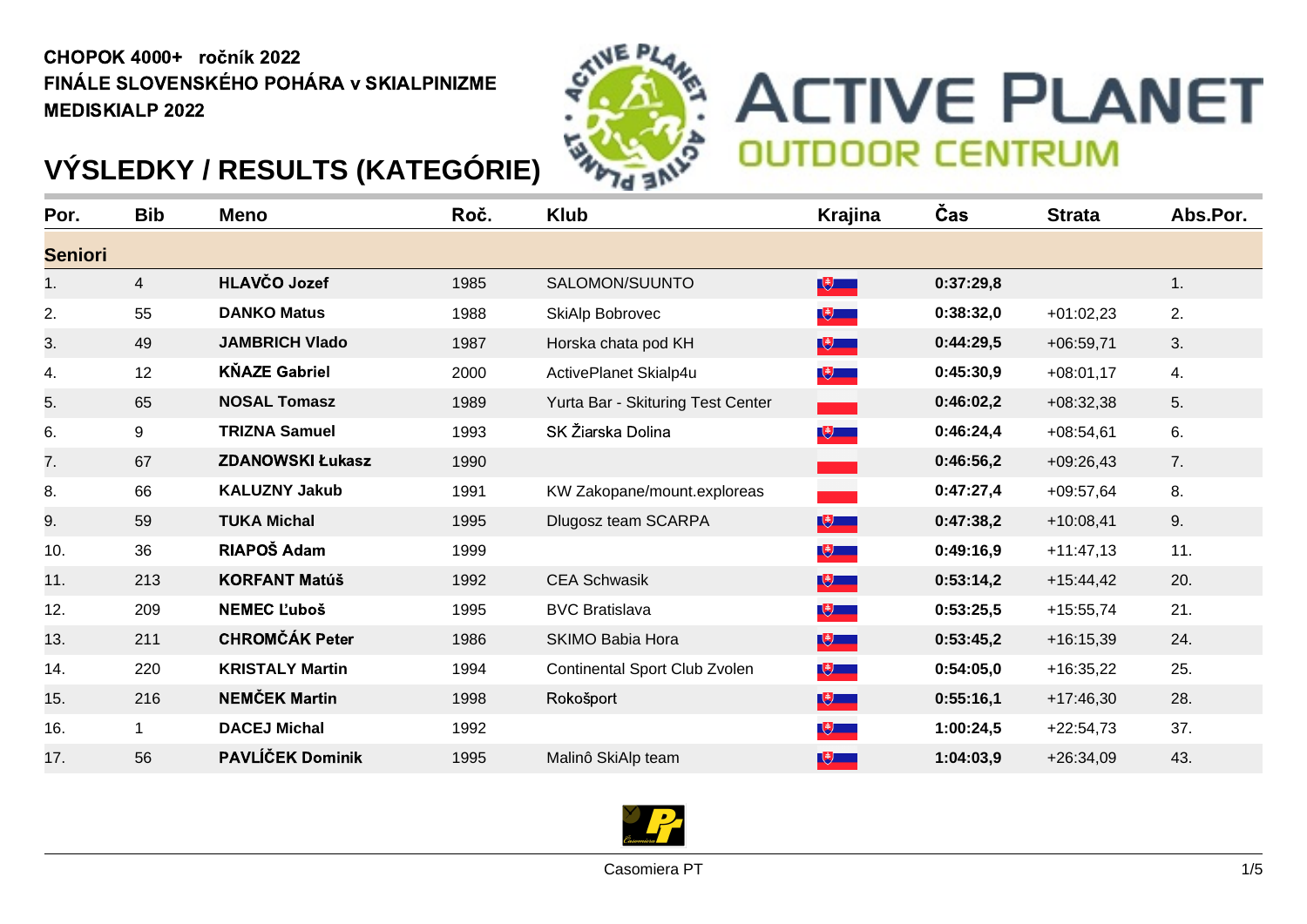| Por.            | <b>Bib</b>     | <b>Meno</b>                | Roč. | <b>Klub</b>               | <b>Krajina</b> | Čas       | <b>Strata</b> | Abs.Por. |
|-----------------|----------------|----------------------------|------|---------------------------|----------------|-----------|---------------|----------|
| 18.             | 2 <sup>1</sup> | <b>BABJAK Adam</b>         | 1984 | <b>DIVO Trencin</b>       | $\mathbb{U}$   | 1:04:23,7 | $+26:53,95$   | 45.      |
| 19.             | 219            | <b>BIRO Michal</b>         | 1986 |                           | $\mathbb{R}$   | 1:05:44,0 | $+28:14,27$   | 46.      |
| 20.             | 218            | <b>KORGO Michal</b>        | 1985 | Frázy WoMen active planet | $\mathbb{R}^+$ | 1:37:20,3 | +59:50,56     | 69.      |
| 21.             | 306            | <b>GYÖRI Adam</b>          | 1989 |                           | $\mathbb{R}$   | 1:48:37,7 | $+71:07,91$   | 74.      |
| 22.             | 304            | <b>KOVÁČ Filip</b>         | 1997 | Bystrickie budzogáňe      | $\mathbb{R}$   | 2:06:12,0 | $+88:42,20$   | 77.      |
| 23.             | 308            | <b>JANČOK Tomáš</b>        | 1990 |                           | $\mathbb{R}^+$ | 2:21:51,2 | $+104:21,46$  | 79.      |
| <b>Seniorky</b> |                |                            |      |                           |                |           |               |          |
| 1.              | 325            | <b>MRÁZOVÁ Monika</b>      | 1995 | Nemocnica Poprad a.s.     | $\mathbb{R}$   | 1:38:00,8 | $+60:31,06$   | 70.      |
| 2.              | 327            | <b>KURINCOVÁ Ivana</b>     | 1994 |                           | $\mathbb{R}^+$ | 1:38:05,8 | $+60:36,05$   | 71.      |
| U18 muži        |                |                            |      |                           |                |           |               |          |
| 1.              | 46             | <b>ADAMOV Michal</b>       | 2006 | Nižná Boca                | $\mathbb{R}$   | 0:50:50,9 | $+13:21,18$   | 16.      |
| 2.              | 48             | <b>ADAMOV Šimon</b>        | 2004 | Nižná Boca                | $\mathbb{R}^+$ | 0:52:50,4 | $+15:20,67$   | 18.      |
| 3.              | 57             | <b>MEDVECKY Maximilian</b> | 2005 | Malinô SkiAlp team        | $\mathbb{R}$   | 0:55:09,3 | $+17:39,52$   | 27.      |
| 4.              | 37             | <b>CABAN Timo</b>          | 2005 | ActivePlanet Skialp4U     | $\mathbb{R}$   | 0:56:37,9 | $+19:08,08$   | 32.      |
| U18 ženy        |                |                            |      |                           |                |           |               |          |
| 1.              | 39             | <b>DUPEJOVÁ Eva</b>        | 2007 | 3x Republic               | $\sqrt{2}$     | 1:33:14,8 | $+55:45,01$   | 65.      |
| U20 muži        |                |                            |      |                           |                |           |               |          |
| 1.              | 62             | <b>NOSKO Patrik</b>        | 2002 | Malinô SkiAlp Team        | $\mathbb{R}^+$ | 0:53:43,5 | $+16:13,76$   | 23.      |
| 2.              | 208            | <b>HAJAS Matej</b>         | 2004 | SkiAlp Sučany             | $\mathbb{R}^+$ | 0:56:13,5 | $+18:43,74$   | 31.      |
| U20 ženy        |                |                            |      |                           |                |           |               |          |
| 1.              | 44             | <b>MAŤKOVA Nikola</b>      | 2003 | Skialp klub Krivan Turany | $\mathbb{R}$   | 1:01:25,4 | $+23:55,64$   | 38.      |

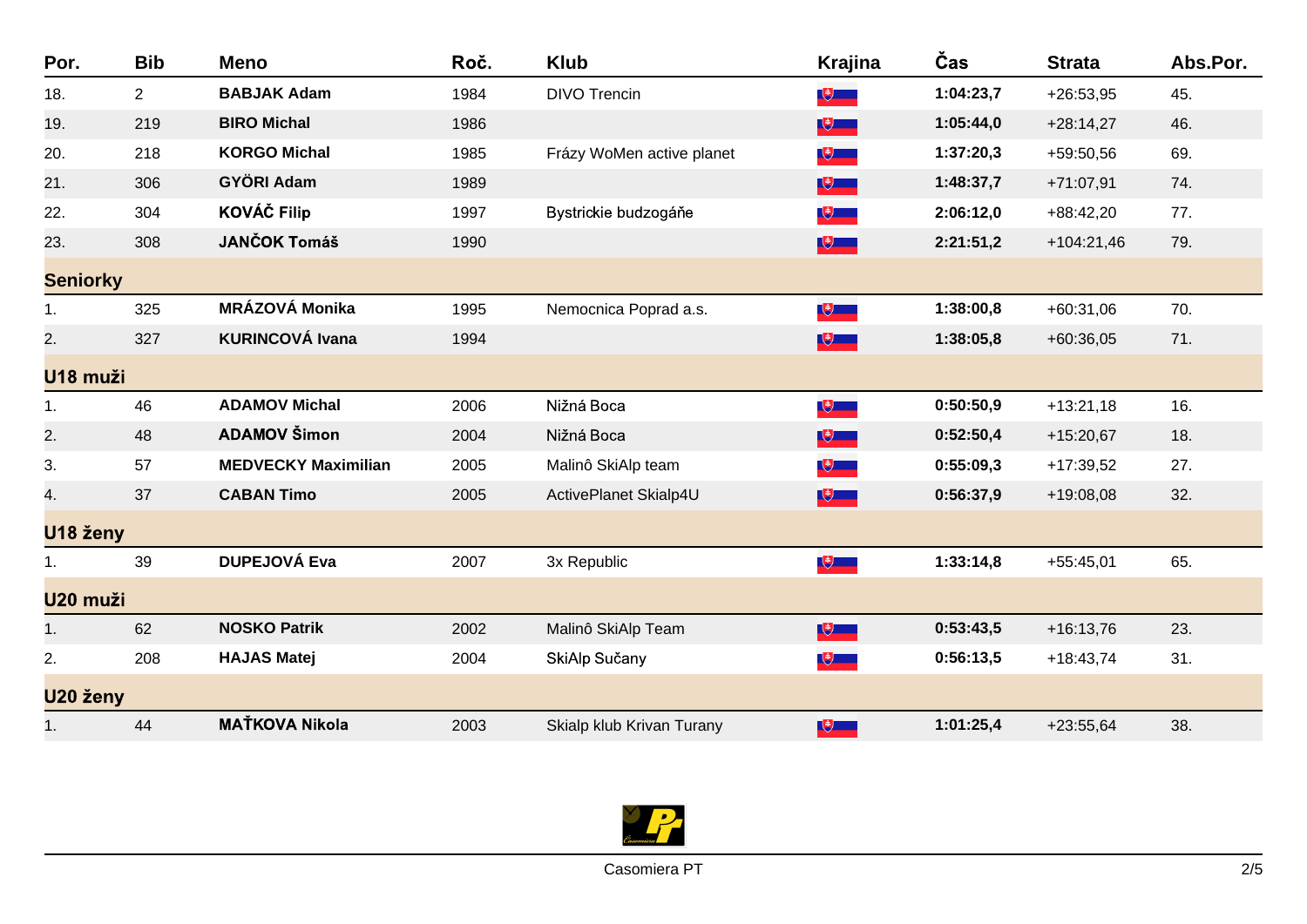| Por.           | <b>Bib</b> | <b>Meno</b>                 | Roč. | <b>Klub</b>                | <b>Krajina</b>   | Čas       | <b>Strata</b> | Abs.Por. |
|----------------|------------|-----------------------------|------|----------------------------|------------------|-----------|---------------|----------|
| Veteráni       |            |                             |      |                            |                  |           |               |          |
| $\mathbf{1}$ . | 10         | <b>KVIETOK Paťo</b>         | 1979 | Skialp4U                   | $\mathbb{R}$     | 0:48:36,5 | $+11:06,71$   | 10.      |
| 2.             | 50         | <b>GONDA Michal</b>         | 1982 | Vsetkonabeh.sk             | $\mathbb{R}^3$   | 0:49:17,8 | $+11:48,00$   | 12.      |
| 3.             | 11         | <b>ŠTULRAJTER Peter</b>     | 1974 |                            | $\mathbb{R}$     | 0:49:32,1 | $+12:02,30$   | 13.      |
| 4.             | 69         | <b>KARPIŠ Juraj</b>         | 1978 | Vojdi Von s Jozom          | $\mathbb{R}^+$   | 0:49:52,5 | $+12:22,77$   | 14.      |
| 5.             | 54         | <b>DANKO Zdeno</b>          | 1964 | SkiAlp Bobrovec            | $\bigcup$        | 0:50:25,7 | $+12:55,96$   | 15.      |
| 6.             | 68         | <b>TOČEK Erik</b>           | 1977 | Discover Skimo LM          | $\mathbb{R}$     | 0:51:50,8 | $+14:21,04$   | 17.      |
| 7.             | 61         | <b>MALÍČEK Ján</b>          | 1966 | <b>MALCO MYJAVA</b>        | $\mathbb{R}$     | 0:53:04,8 | $+15:35,06$   | 19.      |
| 8.             | 42         | <b>TOTH Henrich</b>         | 1971 | Javornik Zilina            | $\mathbb{R}^+$   | 0:53:34,9 | $+16:05,16$   | 22.      |
| 9.             | 6          | <b>VESELÝ Pavel</b>         | 1966 | <b>HSK Horní Rokytnice</b> | $\sum_{i=1}^{n}$ | 0:54:20,4 | $+16:50,64$   | 26.      |
| 10.            | 302        | <b>CHUDÝ Marek</b>          | 1979 |                            | $\mathbb{R}^+$   | 0:55:40,9 | $+18:11,17$   | 29.      |
| 11.            | 212        | <b>HOLAZA Vlado</b>         | 1980 |                            | $\mathbb{R}$     | 0:56:08,2 | $+18:38,45$   | 30.      |
| 12.            | 301        | <b>KŇAZÍK Radoslav</b>      | 1981 |                            | $\mathbb{R}^+$   | 0:57:33,2 | $+20:03,38$   | 33.      |
| 13.            | 210        | <b>BACKOR Peter</b>         | 1980 | Skialp klub Krizna         | $\mathbb{R}$     | 0:57:35,5 | $+20:05,68$   | 34.      |
| 14.            | 8          | <b>CUZY Jan</b>             | 1981 |                            | $\mathbb{R}^+$   | 0:59:03,0 | $+21:33,23$   | 36.      |
| 15.            | 52         | <b>PECKO Marián</b>         | 1971 | <b>UMB Biathlon</b>        | $\mathbb{R}^+$   | 1:02:28,8 | $+24:59,01$   | 39.      |
| 16.            | 38         | <b>ZIMA L'ubomír</b>        | 1976 | <b>Winter BB</b>           | $\mathbb{R}^+$   | 1:03:12,1 | $+25:42,37$   | 40.      |
| 17.            | 53         | <b>KRNÁČ Jozef</b>          | 1973 | Modrá fľaša                | $\mathbb{R}^+$   | 1:03:27,0 | $+25:57,19$   | 41.      |
| 18.            | 316        | <b>BÍLIK Tomáš</b>          | 1977 | <b>RIp Trstena</b>         | $\mathbb{R}^+$   | 1:03:58,5 | $+26:28,70$   | 42.      |
| 19.            | 322        | ŠPERKA Marek                | 1974 |                            | $\mathbb{R}$     | 1:04:15,3 | $+26:45,55$   | 44.      |
| 20.            | 60         | <b>HANZEL Peter</b>         | 1982 | Blumenthal                 | $\mathbb{R}^+$   | 1:06:09,5 | +28:39,69     | 47.      |
| 21.            | 214        | <b>MIZERA Pavol</b>         | 1978 | Kysuce team                | $\mathbb{R}$     | 1:07:00,9 | $+29:31,17$   | 49.      |
| 22.            | 328        | JANÍČEK Jaroslav            | 1964 |                            | $\mathbb{R}^+$   | 1:07:40,7 | $+30:10,93$   | 51.      |
| 23.            | 307        | <b>STAROVECKY Alexander</b> | 1978 | Bystrickie budzogáňe       | $\sqrt{2}$       | 1:07:51,7 | $+30:21,92$   | 52.      |

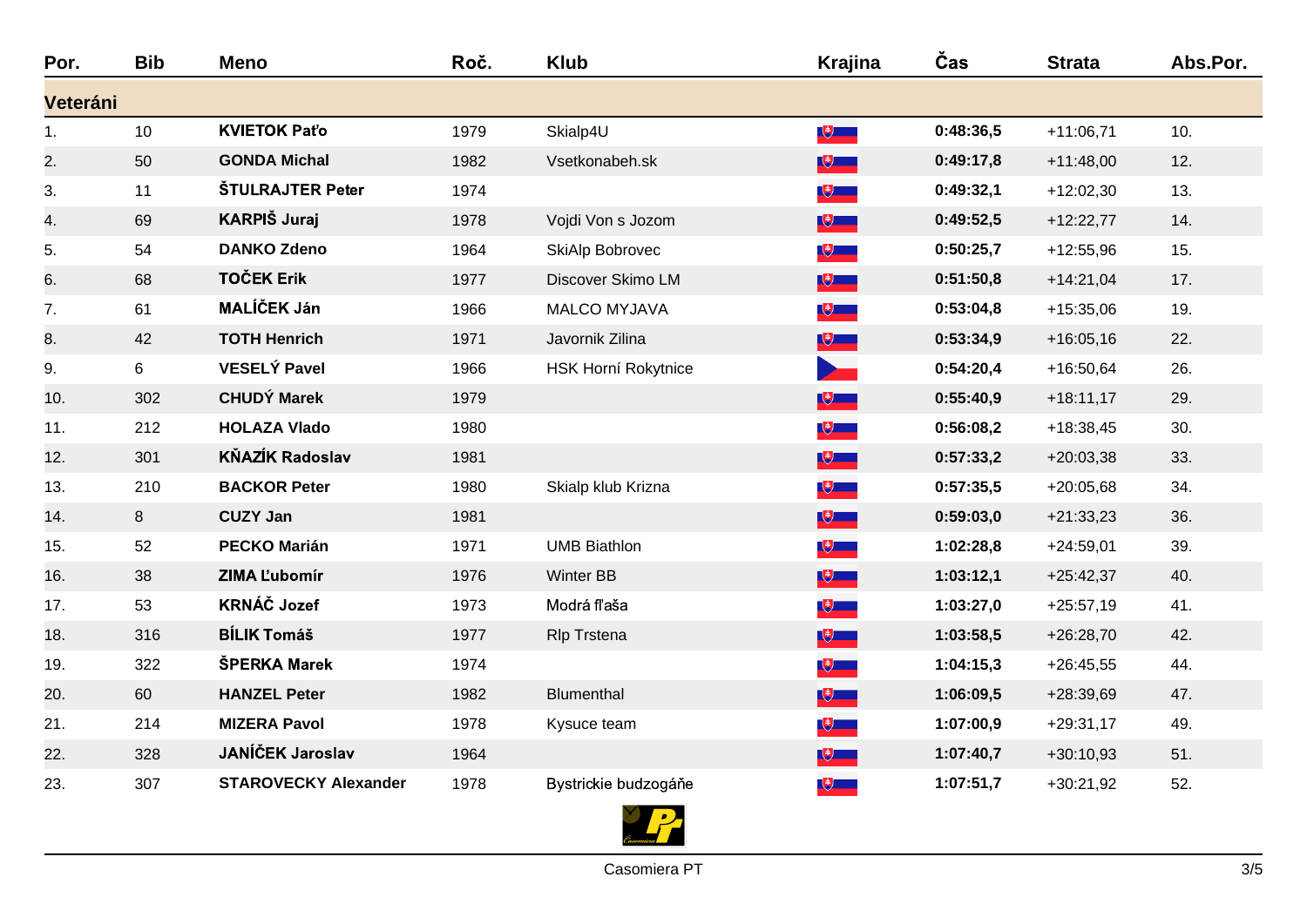| Por.             | <b>Bib</b>   | <b>Meno</b>              | Roč. | <b>Klub</b>                   | <b>Krajina</b>           | Čas       | <b>Strata</b> | Abs.Por. |
|------------------|--------------|--------------------------|------|-------------------------------|--------------------------|-----------|---------------|----------|
| 24.              | 321          | <b>ROLKO Juraj</b>       | 1973 |                               | $\mathbb{R}^+$           | 1:08:08,0 | $+30:38,19$   | 53.      |
| 25.              | 45           | ŠKARVADA Milan           | 1974 | Continental                   | $\mathbb{R}$             | 1:08:37,9 | $+31:08,12$   | 54.      |
| 26.              | 317          | <b>CHLEBEC Jozef</b>     | 1971 | Nemocnica Poprad              | $\mathbb{R}^+$           | 1:09:01,4 | $+31:31,62$   | 55.      |
| 27.              | 63           | <b>NEUWIRTH Marek</b>    | 1973 |                               | $\mathbb{R}^+$           | 1:10:18,5 | +32:48,76     | 57.      |
| 28.              | 309          | <b>PONICKÝ Pavel</b>     | 1979 |                               | $\mathbb{R}^+$           | 1:10:22,6 | $+32:52,80$   | 58.      |
| 29.              | 303          | ČERVENKA Tomáš           | 1977 |                               | $\mathbb{R}^+$           | 1:11:02,5 | $+33:32,70$   | 59.      |
| 30.              | 70           | ÚTRATA Jan               | 1957 | Ochoz u Brna                  | $\overline{\phantom{a}}$ | 1:11:04,0 | $+33:34,20$   | 60.      |
| 31.              | 324          | <b>BRUGOŠ Ladislav</b>   | 1978 | Nemocnica Poprad              | $\mathbb{R}^+$           | 1:15:44,8 | +38:14,98     | 61.      |
| 32.              | 51           | <b>KÁN Ivan</b>          | 1973 | Continental Sport Club Zvolen | $\mathbb{R}^+$           | 1:28:38,1 | $+51:08,29$   | 64.      |
| 33.              | 40           | <b>DUPEJ Peter</b>       | 1980 | <b>KBK Radvaň</b>             | $\mathbb{R}^+$           | 1:33:18,6 | +55:48,79     | 66.      |
| 34.              | 318          | <b>FAŠKO Viktor</b>      | 1975 |                               | 少一                       | 1:34:01,1 | $+56:31,37$   | 67.      |
| 35.              | 41           | <b>DUPEJ Marek</b>       | 1974 | 3x Republic                   | $\bigcup$                | 1:35:31,8 | $+58:02,05$   | 68.      |
| 36.              | 315          | <b>ABELOVSKÝ Martin</b>  | 1972 |                               | $\mathbb{R}^+$           | 1:39:19,8 | $+61:50,03$   | 72.      |
| 37.              | 319          | <b>KOTRUSZ Laco</b>      | 1973 |                               | $\bigcup$                | 1:47:36,8 | $+70:07,03$   | 73.      |
| 38.              | 320          | <b>MELICHER Jozef</b>    | 1975 |                               | 少一                       | 1:56:40,7 | +79:10,92     | 76.      |
| 39.              | 311          | <b>GAŠPAR Igor</b>       | 1978 |                               | $\mathbb{R}^+$           | 2:20:22,8 | +102:53,06    | 78.      |
| <b>Veteránky</b> |              |                          |      |                               |                          |           |               |          |
| 1.               | $\mathbf{3}$ | <b>TYRRIL Jarmila</b>    | 1972 | Kriváň                        | $\mathbb{R}^+$           | 0:58:18,0 | $+20:48,27$   | 35.      |
| 2.               | 215          | MRÁZOVÁ Jurina           | 1982 | Crazy Woman Active Planet BB  | $\mathbb{R}$             | 1:06:23,8 | $+28:54,01$   | 48.      |
| 3.               | 326          | <b>ZACHAROVÁ Lucia</b>   | 1976 | Makalu Team                   | $\mathbb{R}^+$           | 1:07:32,7 | $+30:02,95$   | 50.      |
| 4.               | 5            | <b>HANČOVÁ Denisa</b>    | 1978 | <b>HSK Horní Rokytnice</b>    |                          | 1:09:18,8 | $+31:49,02$   | 56.      |
| 5.               | 323          | <b>BELICOVÁ Katarina</b> | 1969 | Crazy WoMen Active Planet     | 少一                       | 1:17:53,3 | $+40:23,50$   | 62.      |
| 6.               | 64           | <b>NEUWIRTHOVÁ Lucia</b> | 1975 |                               | $\bigcup$                | 1:18:27,8 | $+40:58,06$   | 63.      |
| 7.               | 58           | <b>JANEČKOVÁ Zuzana</b>  | 1979 | Café Utopia                   | $\mathbb{R}^+$           | 1:56:37,3 | +79:07,49     | 75.      |
|                  |              |                          |      |                               |                          |           |               |          |